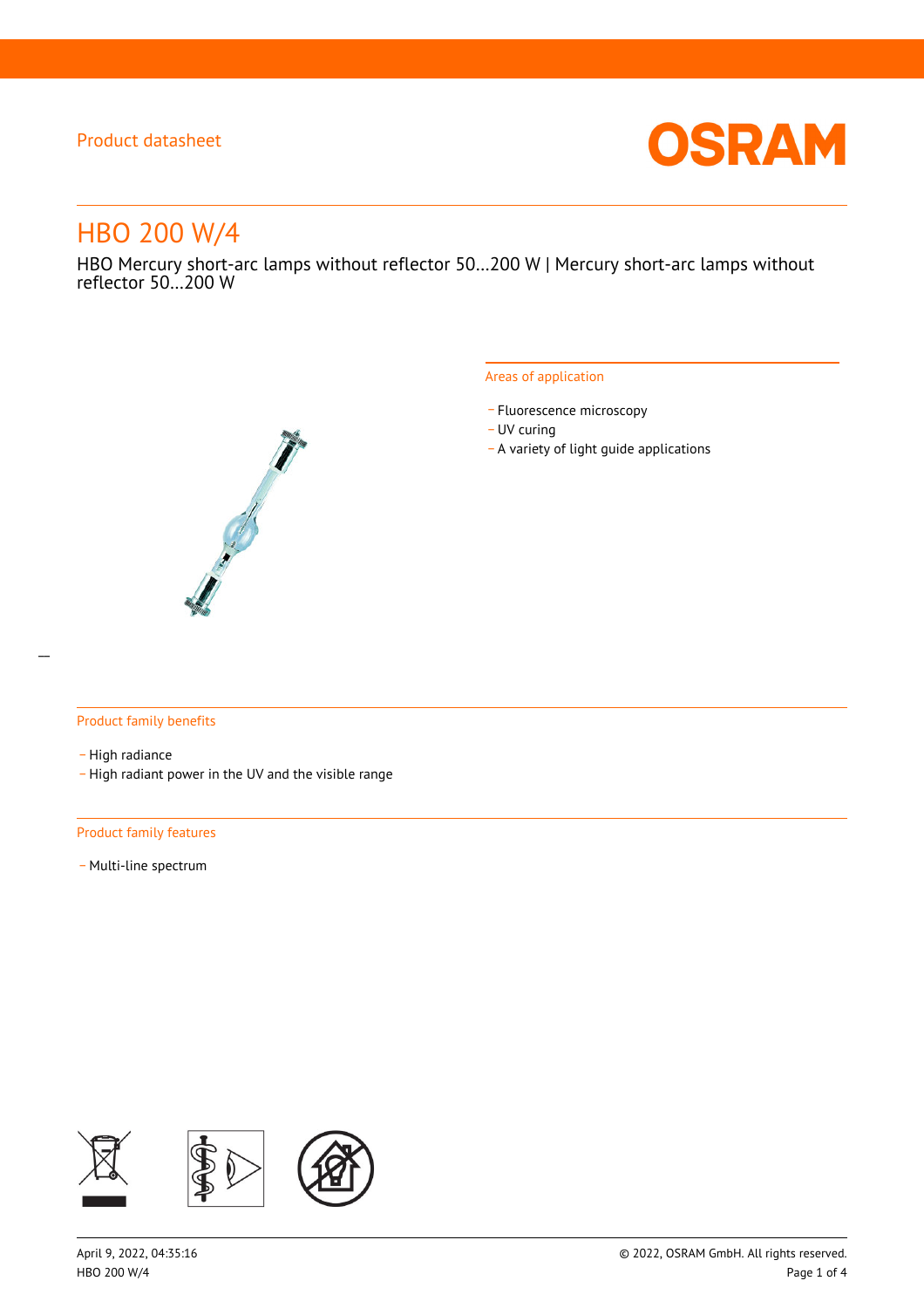### Technical data

## **Electrical data**

| Type of current | AC       |  |
|-----------------|----------|--|
| Rated wattage   | 200,00 W |  |
| Nominal wattage | 200,00 W |  |

### **Photometrical data**

| <b>Nominal luminous flux</b> | 9500 lm       |
|------------------------------|---------------|
| <b>Luminous intensity</b>    | 950 cd $^{1}$ |

1) Typical initial photometric value

# **Dimensions & weight**



| <b>Diameter</b>                             | $17.0 \text{ mm}$  |
|---------------------------------------------|--------------------|
| <b>Mounting length</b>                      | 102.0 mm $^{1}$    |
| Length with base excl. base pins/connection | $102.00$ mm $^{1}$ |
| Light center length (LCL)                   | 40.0 mm $^{2}$     |

### 1) Maximum

2) Distance from end of base to tip of anode (cold)

### **Lifespan**

|--|

# **Additional product data**

| Base anode (standard designation)   | $SFc10-4$ |
|-------------------------------------|-----------|
| Base cathode (standard designation) | $SFc10-4$ |

### **Capabilities**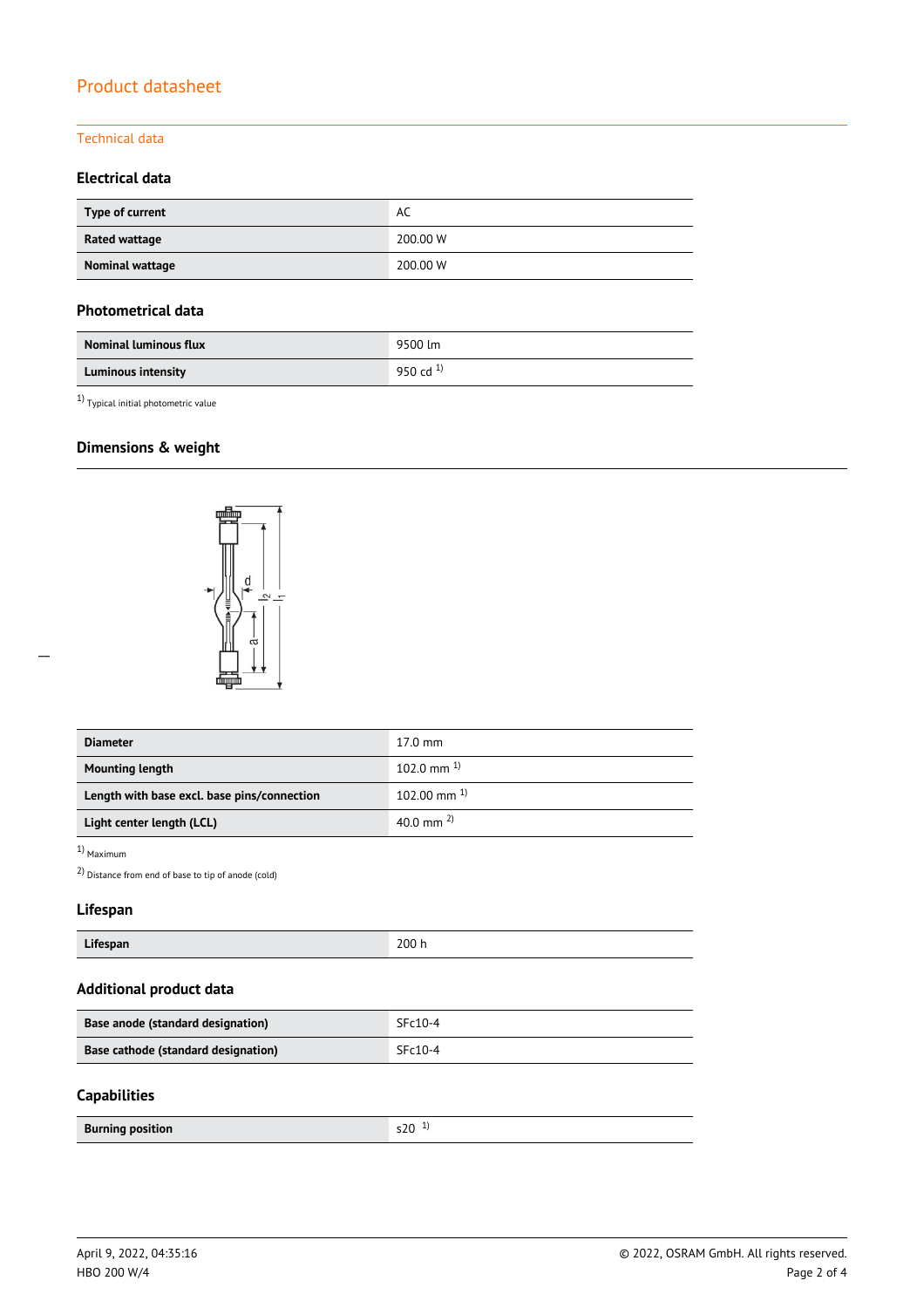**Application** Other

 $1)$  Reference base pointing downwards (shorter shaft)

#### **Environmental information**

# **Information according Art. 33 of EU Regulation (EC) 1907/2006 (REACh)**

| Date of Declaration               | 28-01-2022                                                                                            |
|-----------------------------------|-------------------------------------------------------------------------------------------------------|
| <b>Primary Article Identifier</b> | 4050300506715                                                                                         |
| Candidate List Substance 1        | Lead                                                                                                  |
| CAS No. of substance 1            | 7439-92-1                                                                                             |
| <b>Safe Use Instruction</b>       | The identification of the Candidate List substance is<br>sufficient to allow safe use of the article. |
| Declaration No. in SCIP database  | 0b6aabc0-648f-4d0d-8fa3-737723deaad7                                                                  |

### Country specific information

| <b>Product code</b> | <b>METEL code</b> | SEG-No. | STK number | UK Org                   |
|---------------------|-------------------|---------|------------|--------------------------|
| 4050300506715       | OSRHBO2004        | -       | 4836528    | $\overline{\phantom{a}}$ |
| 4050300506715       | OSRHBO2004        |         | 4836528    | -                        |